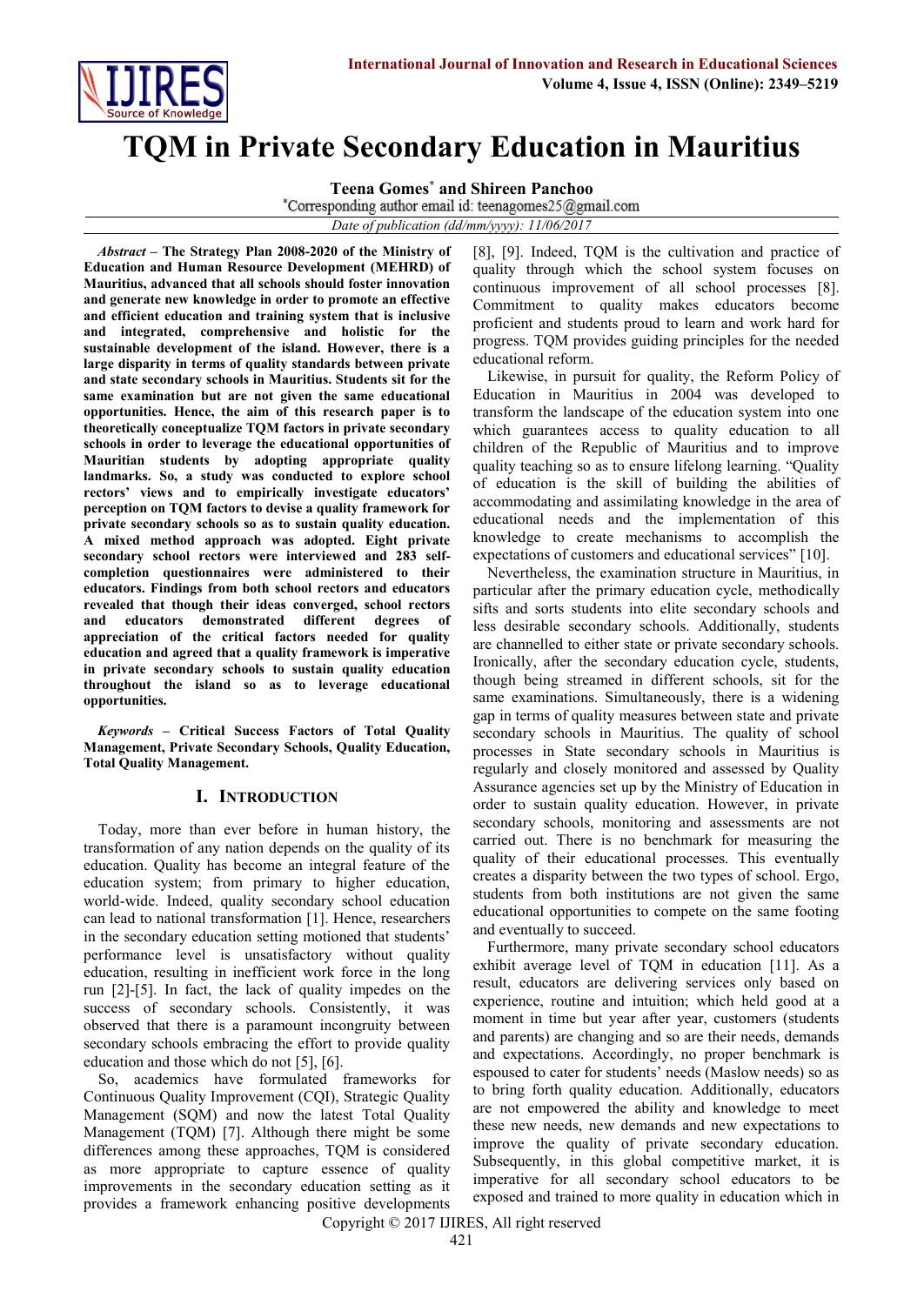

turn will influence their perception of teaching as they will have to follow some guidelines to offer quality education to students. The quality of any educational system depends greatly on the educational attainment of educators as no system of education can be qualitatively higher than the quality and commitment of its educators [1].

Besides, there is a lack of commitment to quality in many secondary schools at the top management level [12]. Eventually, it has a snowball effect throughout the organization. In fact, especially in the case of private secondary education in Mauritius, it is observed that school rectors are only trying to keep the ship afloat rather than adopting innovative strategies to encourage quality education among educators and students.

In this regard, though there is a plethora of Quality systems, the adoption of TQM critical success factors in secondary education in Mauritius is most appropriate as it has a gargantuan potential to respond to educational challenges and has proven to have significant impact on national transformation [1], [8], [13]. Actually, adopting TQM factors in secondary education are means for improving students and educators morale, increasing performance, delivering higher quality services to customers (students and parents) and providing a direction for the school [14], [15]. It is thus of utmost importance for secondary school rectors to be concerned with the significance of TQM factors adoption so as to improve the processes of their institutions. As a result, educational opportunities of students from private and state secondary schools would be leveraged and so, their performance would be measured fairly.

In view of that, there is an urgent need for the rethinking of the nature of schooling. Therefore, by applying the most critical success factors of TQM, Private Secondary Education in Mauritius can be improved and goals of quality education in schools can be achieved. Consequently, the aims of the research are firstly to explore school rectors' views on TQM factors adoption in Secondary Schools and secondly, to empirically investigate educators' perception on the adoption of TQM critical success factors in Private Secondary Education. Consistently, the objectives of the paper are;

- To explore school rectors' views on TQM factors adoption
- To assess secondary school educators' perception in adopting TQM factors
- To identify the most critical success factors of TQM needed to bring forth quality education in private secondary schools

# **II. THEORETICAL FRAMING**

#### *A. Total Quality management factors in Secondary Education*

TQM factors are now widely adopted in Secondary Education around the world since incorporating TQM factors into teaching have shown to improve performance and also the overall quality of the classroom experience for students and educators [9]. Hence, TQM has become the most prestigious quality indicator for measuring the overall quality of an educational institution. TQM factors

allow education system to review and rethink of their processes for improvement at every level of the organisation. TQM practices provide school stakeholders with a perspective to look at the obstacles facing secondary schools and with a tool to remove those obstacles in the way. Indeed, studies demonstrated that there is a significant relationship between the adoption of TQM factors and students' academic performance. Thus, using TQM factors as benchmark are absolutely necessary in private secondary education as they allow performance improvement. At the same time, the quality of services offered by Private secondary schools would be similar; quality-wise, to those of State Secondary schools. TQM can be applied to encourage effective teaching and learning in terms of managing, securitizing and enhancing the quality of teaching practices in the classroom environment through the various teaching strategies [16]. TQM factors can be used to focus on the needs, expectations, experiences and problems of students and simultaneously using feedback for the continuous improvement of teaching and learning in Private secondary schools. Likewise, TQM factors have direct influence on the human improvement which can lead to high commitment and team spirit in the organization [17]. Eventually, educators should be encouraged towards positive aspect of TQM and to take active participation to render quality education [15], [18]. Furthermore, the quality of management is essential as the lack of success or the low effectiveness of TQM in schools results from the lack of sufficient skills of school rectors in the planning [19]. In this connection, TQM factors seem appropriate for private secondary educational settings.

#### *B. Critical Success Factors of Total Quality Management in Education*

Critical Success Factors of TQM allow organisations to attain satisfactory results and ensure organisational competitive performance. Table 1 presents the Critical Success Factors brought forward by some researchers in the education sector during the past years. The most common Critical Success Factors of TQM recently proposed in education as proposed in the table below are considered as most appropriate for the educational setting. In the studies carried out around the world, researchers put forward that the factors; "Top Management and Visionary Leadership", "Continuous Improvement in Processes", "Employee Involvement and Empowerment" and "Customer Orientation" are considered as most common and crucial quality landmarks in secondary schools and are thus, efficiently implemented. Researchers believe that the commitment of the management to quality with an effective leadership, involving and empowering educators in the school processes, and focussing and surpassing the needs and expectations of students are the avenues for bringing forth quality education. However, as it can be observed in Table 1, the factor "Reward and Recognition", though recognition of hard work is vital in increasing motivation of educators and students, is less practiced. The management tend to focus more on the school administrative and academic processes rather than implementing a reward system.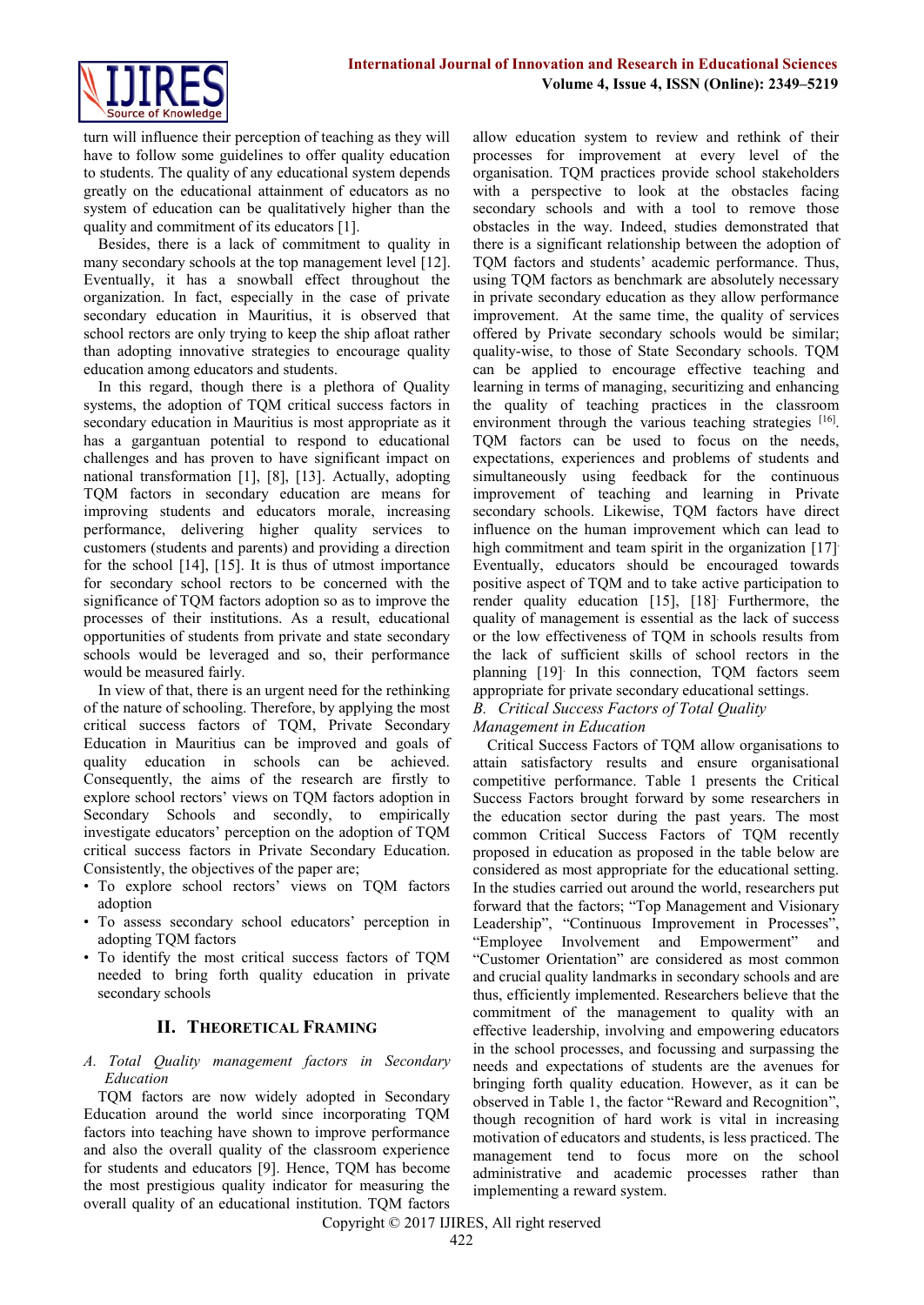

| <b>Researchers</b>       | <b>Critical success Factors used in Education</b> |                   |                    |                  |                    |               |                    |
|--------------------------|---------------------------------------------------|-------------------|--------------------|------------------|--------------------|---------------|--------------------|
|                          | Top                                               | <b>Continuous</b> | <b>Employee</b>    | <b>Education</b> | <b>Customer</b>    | <b>Reward</b> | <b>Information</b> |
|                          | Management                                        | Improvement       | <b>Involvement</b> | and              | Satisfaction/      | and           | and                |
|                          | and                                               |                   | and                | Training         | <b>Orientation</b> |               | Communica          |
|                          | <b>Visionary</b>                                  |                   | <b>Empowerme</b>   |                  |                    | Recognitio    | tion               |
|                          | Leadership                                        |                   | nt                 |                  |                    | n             |                    |
| Ali and Shastri (2009)   | X                                                 | X                 | X                  | X                | X                  |               | X                  |
| Sabet, Saleki, Roumi and | X                                                 |                   | X                  | X                |                    | X             |                    |
| Dezfoulian (2012)        |                                                   |                   |                    |                  |                    |               |                    |
| Zakuan, Muniandy,        | X                                                 | X                 | X                  | X                | X                  |               | X                  |
| Saman, Ariff, Sulaiman,  |                                                   |                   |                    |                  |                    |               |                    |
| Jalil (2012)             |                                                   |                   |                    |                  |                    |               |                    |
| Sudha (2013)             | X                                                 |                   | X                  | X                | X                  |               |                    |
| Zubair (2013)            | X                                                 | X                 | X                  | X                | X                  | X             |                    |
| Golmohammadi, Zohoori,   | X                                                 | X                 | $\mathbf{X}$       | X                | $\mathbf{X}$       |               | X                  |
| Hosseinipour, Mehdizadeh |                                                   |                   |                    |                  |                    |               |                    |
| (2014)                   |                                                   |                   |                    |                  |                    |               |                    |
| Dassanayake (2014)       | X                                                 | X                 |                    |                  | X                  |               |                    |
| Saberi and Romle (2015)  | A                                                 | X                 | X                  |                  | X                  |               | X                  |

# *Top Management Commitment and Visionary Leadership*

The success of TQM in Private Secondary Education depends largely on the top management commitment; that is, in the case of private secondary schools in Mauritius; the school rector. The role of the top management acts as the first enabler and driver in TQM implementation in any organisation [20]. Top management should be committed to creating an organisational climate which empowers employees; that is, the educators, with an aim to improve the overall performance [21]. Actually, research demonstrated that a lack of positive commitment at the top management level may lead to resistance and issues in the process of implementing TQM [22]. Indeed, educators may resist changes if they are not well documented about TQM implementation [23]. It has to be borne in mind that management commitment involves articulating a vision for the future that is clear and compelling and also providing a strategic and strong leadership where the top management is able to establish practice and a long term vision for the organisation [24]. Hence, rectors of Private Secondary schools have to set quality goals, develop system that guides organizational performance through a continuous quality improvement process. In fact, successful implementation of TQM requires effective changes in an organization's culture and it is somehow impossible without management leadership [25].

# *Continuous Improvement in Processes*

Continuous improvement is among the core concept of TQM as advocated by quality gurus [26]-[30]. It is a key enabler to increase productivity [31]. Hence, when laying emphasis on 'Continuous Improvement in Processes' in Private secondary schools, educators will be more productive and by doing so, will improve students' performance. So, there should be continuous improvement in all processes such as administrative issues, the pedagogy, lesson planning or the infrastructure. In TQM, continuous improvement assumes that everything is going well and the value can be increased either slowly or drastically. Also, Continuous Improvement can be considered as the "wheel of the organizational vehicle". It is the effort produced by the wheels, which will make the

vehicle move forward [12]. Continuous Improvement is an on-going process that focuses on improvement and it builds relationship with other elements and affects the organization environment [31]. Continuous improvement elevates the performance of an employee (educator) who is allowed to assist in the implementation of TQM and requires the support of all parties (educators, rectors, students, administrators). Continuous Improvement leads to progress in terms of student performance, innovation and organizational development of Private secondary schools [20], [32].

# *Customer Orientation / Satisfaction*

Understanding, satisfying and surpassing customer needs and expectations are the main goals of every organisation [24]. Private Secondary schools have the paramount responsibility to deliver services to meet students' expectations and, therefore, satisfy their needs. So, effective TQM implementation requires that considerable emphasis must be given to students to achieve high customer satisfaction. Private Secondary schools ought to understand the current and future wishes, so that services surpass customer satisfaction. Correspondingly, for organisations (private secondary schools) to be successful, they must always put customer (students) needs first before any decision making. As a result, this will improve the quality of education and will increase competitiveness. Hence, the fast and timely response of educators and school rectors to students' requirements will improve service quality. Failure to address such issues will negatively affect the schools because students allow schools to exist.

#### *Employee Involvement and Empowerment*

Employee Involvement is recognised as an essential TQM Critical Success Factor [22]. Successful implementation of a TQM environment requires a committed and skilled workforce participating fully in the organisation's activities carried out to improve quality. Private Secondary school educators should be encouraged to feel that they are active builders of the learning environment and as such, they will be eager to work towards quality education. Also, employees (educators) within the organisation must have a sound understanding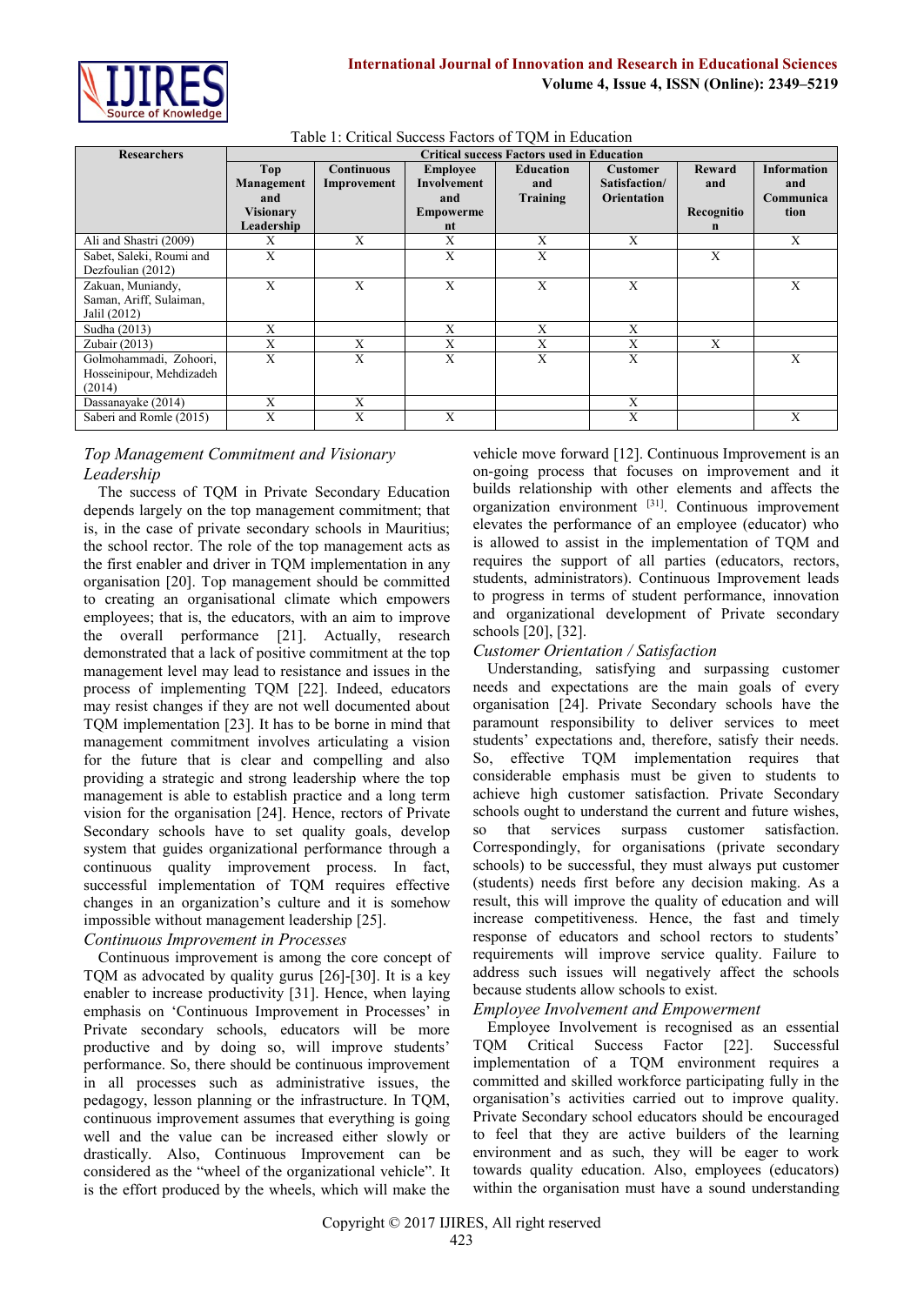

of the importance of product quality [12]. Educators must be encouraged to take responsibility, communicate effectively and be committed toward improving the quality of processes as they sometimes know better the needs of students than the school rectors. Additionally, employees within the organisation are also customers; internal customers (educators) should be well satisfied if the organisation desires to achieve a full satisfaction for its external customers (students). Indeed, without the engagement of educators, schools cannot function properly. *Education and Training*

Training of educators is fundamental for building the 'human capital' of the school as it provides educators with new techniques and practices necessary to implement TQM factors successfully. In fact, to deliver high quality services, employees (educators) must be equipped with appropriate knowledge and skills [12]. Training and Education are levers for change, and they have significant influence on the change process. Training allows employees (educators) to understand the quality management system and their roles and responsibilities within it [24]. Private Secondary schools are, therefore, responsible for providing adequate quality training to their educators in order to help them increase knowledge and acquire skills to improve and solve the problem of quality in Private Secondary schools.

# *Reward and Recognition*

Organisations which want to achieve quality and customer satisfaction need to integrate a Reward and Recognition system. Researchers in the field of TQM implementation motioned that the factor 'Rewards and Recognition' maximizes employees' potential and involvement in the organisation [33], [34]. As such, educators must be given due recognition for their contribution and their ideas so that they feel a sense of belonging to the school. In doing so, educators will become one of the main contributors of the school's journey to quality. Students are also customers (external) of the school and should be rewarded and recognised (financial reward, gifts and appraisal) for their hard work and good behaviour so as to encourage them for continuous improvement [35]. Reward is a major initiator for change and improvement among students as it is a psychological process to develop confidence among school members (students, educators and school rectors) and encourage them for decision-making and problemsolving [12]. Indeed, recognition, praise, coaching and showing concern are rewards that must be considered as there is a significant relationship between rewards and recognition, and motivation and high performance of students [36]. Reward and Recognition should be rank ordered- the higher the achievement, the higher the reward. In a TQM environment, recognition of effort provides a powerful incentive for everyone to become involved in quality improvement. Simultaneously, management (School Rectors of Private secondary schools) should demonstrate commitment in the rewarding process [33]. In line, educators should be involved in planning and executing any recognition or reward system.

#### *Information and Communication*

Researchers in TQM implementation in education system contended that to successfully accomplish quality processes, communication intertwined in the quality process at all levels, is vital and argued that as the top management's vision of quality is filtered down through the ranks, the vision and the plan can lose both clarity and momentum [37]. Hence, Head of Departments should serve as translators and executors of school rector's directives. Moreover, communication instils confidence as well as provides encouragement. Of course, educators as well as school rectors must be willing to listen and learn. So, it is essential for educators and school rectors of private secondary schools and their students to communicate; as effective communication results in reducing fears and this will allow TQM to be more approachable. Communication is the part of the cement that holds together the bricks of the total quality process. Hence, effective communication and a feedback system are fundamental in conveying ideas to the management and to incorporate the necessary changes required [37].

# *Challenges of TQM in Secondary Education*

Though TQM has proven to be beneficial in education, it is faced with challenges as changes are not achieved fortnight. Some researchers remain sceptical about the application of TQM factors in schools [14], [38]. It is argued that one should differentiate between education and business before education jumps into another corporate bandwagon such as TQM. Though the perception of TQM is a desirable ideal in an industrial context, its feasibility and value within educational institutions are debatable [39]. Similarly, there are several root causes of quality system failure in education, such as poor inputs, poor delivery services, lack of attention paid to performance standards and measurements, unmotivated staff and the neglect of students' skills [4], [40]. Indeed, TQM fails in schools simply because educators normally do not use data to improve the system [41]. Across time, educators have relied on intuition, routine and experience to solve complex issues in schools. Surely, emotions are chief measures of personal well-being; however, they do not help to evaluate the efficacy of a whole school system [42]. In addition, the lack of management commitment in secondary education is the main challenge faced in the implementation of TQM [43]. This, eventually, impedes on improvement in processes as there would be no improvement without management commitment.

# **III. RESEARCH METHODS**

Secondary education systems around the world are redefining the quality of their education in this competitive era and turning to the implementation of TQM factors in their processes so as to provide a service of continuous excellence to their customers. In this connection, to bring forth quality education in Private secondary schools in Mauritius, TQM factors can be considered as landmarks. Hence, the purpose of the study is to explore school rectors' views and to empirically investigate educators' perception on the adoption of TQM Critical Success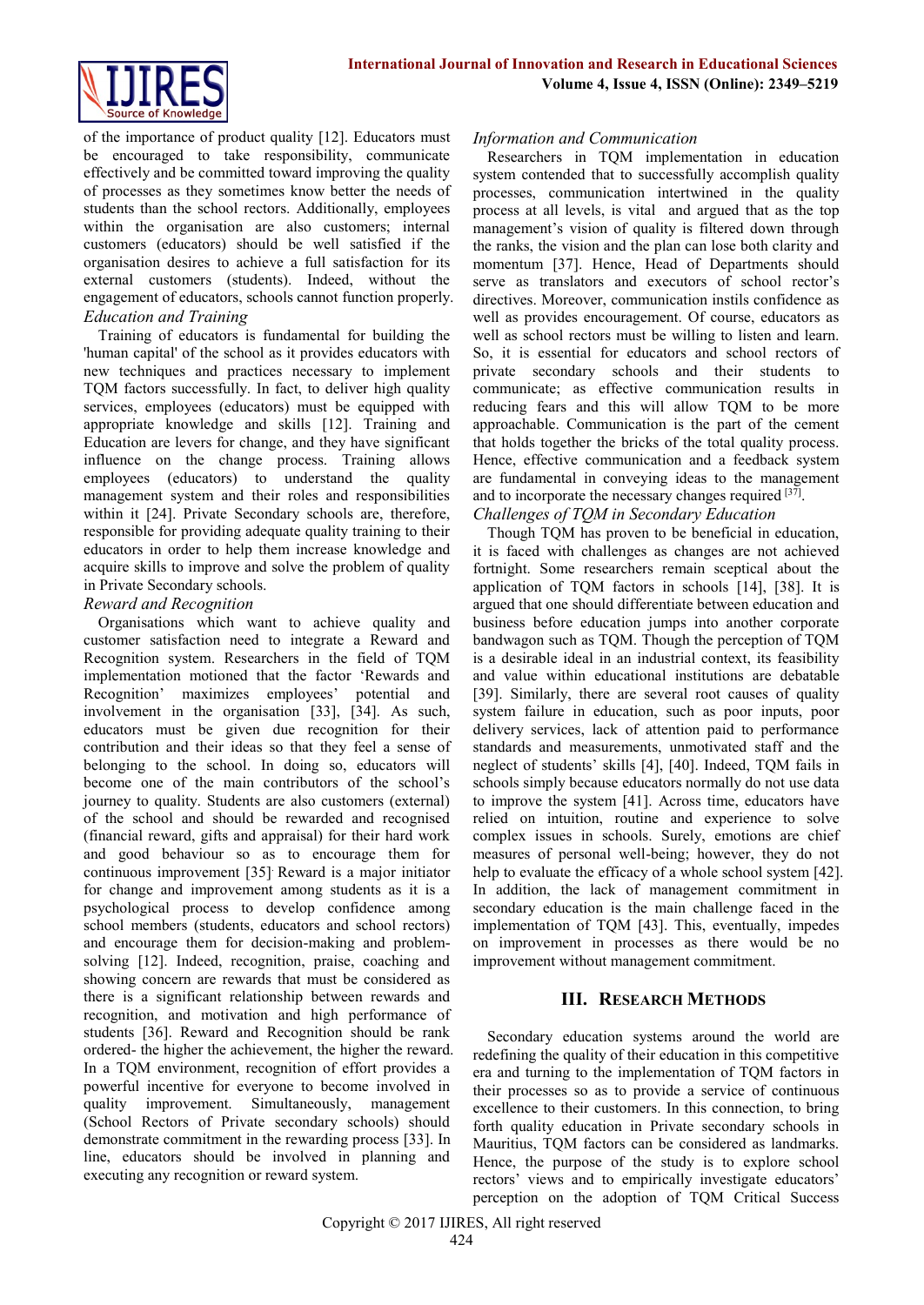



Factors in Private Secondary schools and consequently, to devise a quality framework to leverage educational opportunities between private and state secondary schools in Mauritius. Eight private secondary schools in Mauritius were selected for the study. The most Critical Success factors of TQM as proposed in the Literature Review will be considered as guidelines for sustaining quality in Private Secondary schools.

#### *A. Research Design*

Practitioners in the field of TQM in education regularly make use of both qualitative and quantitative methods as research is said to be more robust when combining research paradigms. Therefore, to be able to assess the reliability and the validity of the research, a mixed method approach was adopted for this study; that is, two research techniques were used, namely: self-completion questionnaire and semi- structured interview respectively. A non-probability convenience sampling method was used. The focus was laid on eight private secondary schools in Mauritius. The private secondary schools were selected based on the analysis of the performance measurement of their students; which is low, and the classification of the schools at the national level; being considered among the less-desirable ones in Mauritius.

#### *B. Research Technique*

Based on the recent literatures, firstly, a semi-structured interview was developed for interviewing the 8 school rectors of the 8 private secondary schools so as to explore their views on the adoption of TQM factors in their institutions [44]. The questions formulated during the interview were based on the critical success factors of TQM. For this study, the semi-structured interview was considered as suitable as the interviewer wanted to delve into the meanings of the school rectors' attitude concerning quality education. Indeed, this method allows the researcher to deal with the order of and the wording of the questions, where conversation can be conducted freely as semi-structured interview encourages two-way communication. Also, questions which are deemed appropriate can be asked in most suitable words and explanation can be given and clarification can be asked for if the answer is not clear. Likewise, this method provides comparable qualitative data for analysis [45]. A valid and reliable range of responses from the semi-structured interview was obtained by following two specific criteria in selecting the interviewees. The first criterion referred to the school rectors themselves and the second criterion was related to their quality improvement efforts.

Secondly, after interviewing the school rectors, a questionnaire was designed and administered to 25

educators of the 8 private secondary schools to measure their perception on TQM factors adoption in their school. It was pre-tested through what is called a pilot survey. The educators revealed the difficulties experienced filling in the questionnaire and at the same time, it also indicated the willingness of the educators to participate. This step helped to refine the questionnaire and remove ambiguities in the sequence of the questions, unclear or wrongly worded questions, form and appearance [46]. Consequently, a self-completion questionnaire was redesigned and re-administered to the 283 educators of the 8 private secondary schools (approximately 36 educators per school) to measure their perception on the adoption of TQM factors in their school. The questionnaire, with closed questions, was used as a larger sample can be targeted in a relatively short period and concurrently, data can be easily classified, compiled and quantified. The questionnaire used included a five-point Likert-type scale anchored at Strongly Disagree=1 and Strongly Agree =5, indicating respondents' disagreement or agreement with each item as this scale makes educators more comfortable with a wide variety of choices and provides direct and reliable assessment of attitudes when scales are well constructed. This method is adapted to most attitude measurement situations and lends itself well to item analysis procedures [47]. The questionnaire developed consisted of 7 sections with a total of 32 items covering the seven critical success factors of TQM as explained in the literature review.

Data collected from the interview will be analysed thematically and data collected from the questionnaires will be processed by using the SPSS version 19.0. It is to be noted that the questions asked to the school rectors and the educators during the semi-structured interview and the self-completion questionnaire respectively were closely related to allow comparison of answers to be made. Data collected from the semi-structured interview with the school rectors were analysed. All interviews were recorded, transcribed and coded. No software package was used with regard to the coding process. The coding structure was developed by the interviewer. The analysis of the qualitative data proceeded by thematic analysis in order to classify the TQM factors as shown in Table 2. Data was critically discussed. The reliability of the results was enhanced by documenting the research process thoroughly. External validity was enhanced by drawing analytical conclusions based on the literature review. To enhance construct validity, the same general structure was used for all interviews.

| Table 2: Coding of Thematic analysis of interview |                                   |                                      |                              |  |
|---------------------------------------------------|-----------------------------------|--------------------------------------|------------------------------|--|
| <b>TOM</b> critical success factors               | <b>Actual quality Strategies</b>  | Views on implementation of TOM       | <b>Most critical success</b> |  |
|                                                   |                                   | factors in Private secondary Schools | factors of TOM in            |  |
|                                                   |                                   |                                      | <b>Private secondary</b>     |  |
|                                                   |                                   |                                      | schools                      |  |
| Top Management and Visionary                      | (TVc) Culture and climate         |                                      | TV                           |  |
| Leadership (TV)                                   |                                   |                                      |                              |  |
| Continuous Improvement in Processes               | (CIp) Professional Development    | (CIp) Enhance educators professional | CI                           |  |
| (CI)                                              | (CII) Infrastructure              | development                          |                              |  |
| Employee empowerment and                          | (EId) Distributed leadership      | (Elie) Involvement of educators      |                              |  |
| Involvement (EI)                                  | (EIe) Extra-Curricular activities |                                      |                              |  |

#### Table 2: Coding of Thematic analysis of interview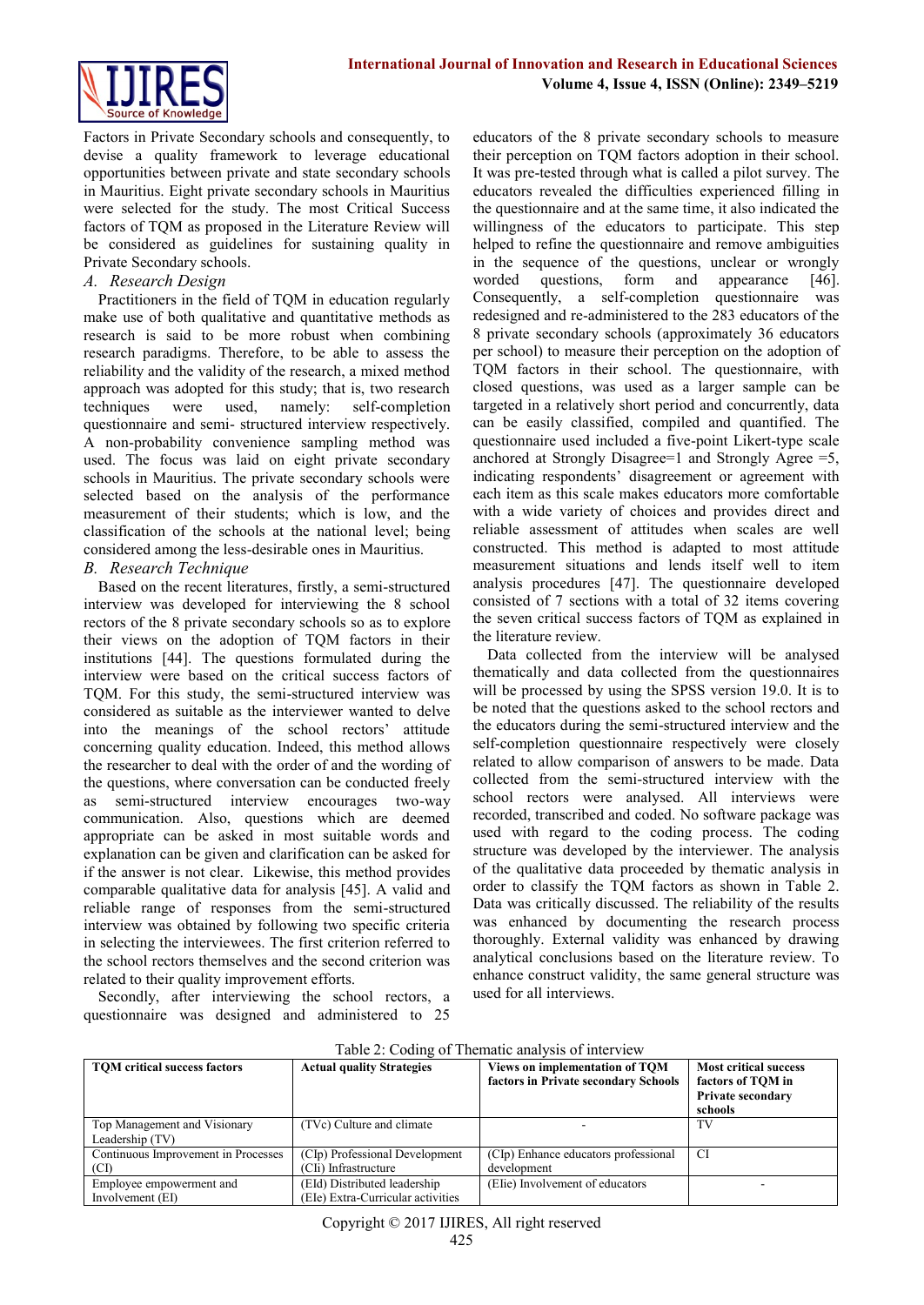

| Education and Training (ET)        | (ETw) Workshop and training       | (ETin) Innovation                    | ET        |
|------------------------------------|-----------------------------------|--------------------------------------|-----------|
|                                    | (ETp) Professional development    |                                      |           |
| Customer Orientation/Satisfaction  | (COt) Teaching and learning       | (COh) Student's holistic development | CO        |
| (CO)                               | (COe) Extra-curricular activities |                                      |           |
|                                    | (COev) Student's evaluation       |                                      |           |
| Reward and Recognition (RR)        | (RRr) Reward students             | (RRr) Reward students                | <b>RR</b> |
|                                    | (RRa) Appraise educators          |                                      |           |
| Information and Communication (IC) | (ICg) Grievance to management     |                                      |           |
| Challenges of TQM (CTQM)           |                                   | (CTQMrc) Resistance to change        |           |
|                                    |                                   | (CTOMlr) Lack of resources           |           |

Whilst data collected from the questionnaires were processed by using the SPSS version 19.0. Descriptive statistics, that is, mean and standard deviation were calculated. A paired mean t-test was used to test the significant mean difference between educators' perception and their expectation of the quality of education in the 8 private secondary schools. Reliability tests were done for each critical success factor of TQM used in the study. Also, a regression analysis was carried out to identify the most critical TQM factors for quality education. A reliability analysis was performed to ensure that the scale items measured the corresponding latent variables consistently and were error free using Cronbach's alpha. All the reliability scores for the study were within the acceptable range; that is, exceeding the recommended value of 0.7 as shown in Table 3 [48]. So, it can be concluded that all the alpha values indicated that the study's instruments were reliable. Indeed, the reliability of measures in this study was analysed based on the guidelines provided as in [13].

| <b>Scale Items</b>                      | <b>Cronbach Alpha</b> |  |  |
|-----------------------------------------|-----------------------|--|--|
| Top management commitment and Visionary | 0.971                 |  |  |
| leadership                              |                       |  |  |
| Continuous improvement in processes     | 0.934                 |  |  |
| Customer orientation/satisfaction       | 0.910                 |  |  |
| Employee involvement and empowerment    | 0.955                 |  |  |
| <b>Education and Training</b>           | 0.921                 |  |  |
| Reward and recognition                  | 0.938                 |  |  |
| Information and communication           | 0.759                 |  |  |
| Challenges of TOM Adontion              | 0.842                 |  |  |

Table 3: Reliability score for each factor used

#### *C. Ethical Research*

Challenges of TQM Adoption

Ethical dilemmas are likely to emerge with regard to data collection and in the dissemination of findings [49]. The researcher should strike a balance between the demand placed on the latter as professional scientist in pursuit of truth, and the subject's insights and values [50]. As such, some norms and mores had to be respected not to cause any harm to respondents (School rectors and educators). Hence, a letter was sent to each school rector outlining the purpose of the research for the interview requesting their availability and to grant the researcher permission to evolve within their school premises for collecting data from educators. Likewise, a cover letter was attached to each questionnaire which was administered to the educators, explaining the aim of the study. The letters specified that the collected data would be treated with strict confidentiality [51]. The educators and school rectors were informed that the information is required only for research purposes and that the questionnaires as well as the interview transcript and tape

will eventually be destroyed after analysis. The questionnaires were distributed to educators who were willing to participate in the study. So participation was fully voluntary. Consent forms for administering the questionnaires and to tape the semi-structured interview were handed to educators and school reactors respectively. These ethical codes guaranteed the trustworthiness and transferability of the findings of this study on school rectors' views and educators' perception on TQM.

Similarly, based on the recent literature reviews and questions as proposed in [1] and [52] for questionnaires and semi-structured interview, the researcher formulated the questions both for the questionnaire and the semistructured interview, whereby the concepts of objectivity and value freedom were respected to avoid interviewer bias. Since, the interview was to some extent flexible and free flowing, the school rectors were able to express their views freely. The interview transcripts were coded thematically in line with the interview schedule, hence, reducing researcher bias.

# **IV. FINDINGS AND DISCUSSION**

The study was carried out to devise a suitable quality framework agreed upon by both educators and school rectors to bring forth quality education throughout private secondary schools in Mauritius and concurrently, leverage educational opportunities of all students in Mauritius. In consequence, both results from the thematic analysis of the semi-structured interview with the school rectors and results from statistical analysis of the questionnaires administered to the educators were compiled and compared.

#### *A. School Rectors' View*

From the 8 school rectors of the selected private secondary schools, it was observed that the majority of school rectors has more than 5 years of experience (62.5%) and that 75 % of the school rectors were qualified in management which is, indeed, a basic requirement to be appointed as secondary school rector. Hence, data collected during the interview was transcribed. The answers to the questions were coded, analysed, compiled and discussed. The results provided insights on the school rectors' views on the adoption of TQM factors in private secondary schools. Findings demonstrated that the school rectors believed that TQM factors should be implemented in their schools as they act as suitable landmarks to reach excellence and quality education. School rectors put forward that without a visionary leader, the school has no aim. "The school rector has to drive the passengers to the right destination else the school will lose bearings"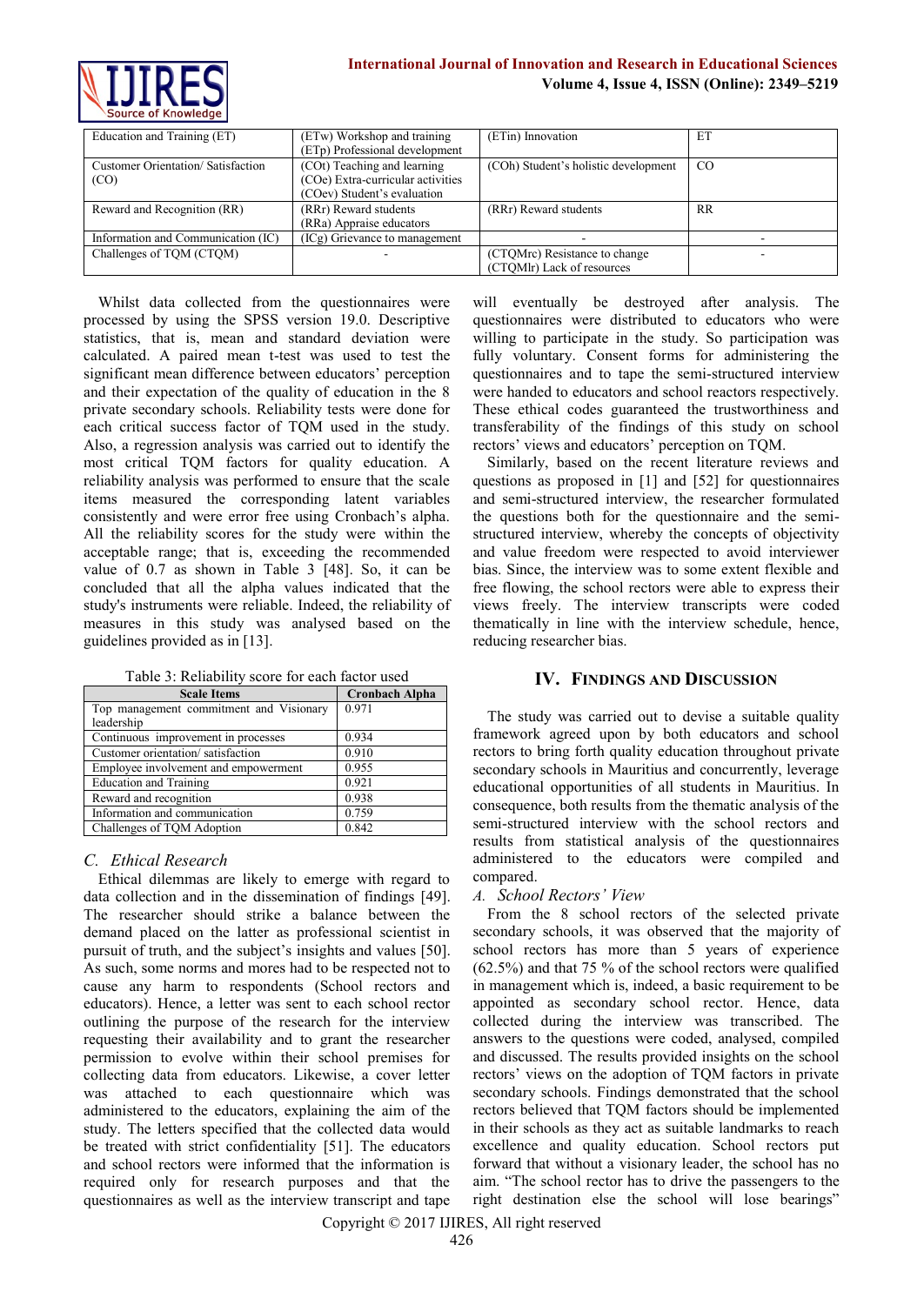

advanced one of the school rectors. Thus, having an aim shows the direction to take. In this connection, the majority of school rectors furthered that a visionary leader motivates its troop and the work is performed effectively at every level (Top Management and Visionary Leadership). This idea is supported in [24] and [53]; that the role of management must be focused towards driving, involving and assessing. Moreover, processes must be evaluated so as to innovate with time. This will, eventually, "encourage educators to grow professionally" (extract from the semi-structured interview) and thus lead to progress (Continuous Improvement in Processes). Continuous improvement is able to elevate the performance of educators and learners [20]. Since educators are the backbones of the school so they must always seek for professional growth. Educators must be suitably equipped to satisfy the needs of the customers (parents and learners) [12]. Besides, since the aim of the school rectors is to create "an environment conducive to quality teaching and learning", TQM adoption will encourage educators to innovate in their teaching processes and strategies (Education and Training). Likewise, TQM factors implementation will help for the holistic development of students by giving guidelines for educators "to assist in the cognitive, psychomotor and affective domain of the students", which is congruent to that as proposed in [43]. Along the same line, all processes must be in synergos to go beyond expectations of the customers (Customer Orientation) [53]. School rectors mentioned that students are rewarded and recognised for their successful performance to encourage improvement. As stated by one of the school rectors; "Prize Giving Day is organised to reward students performing successfully. Parents are invited for the occasion". In line, students rewarded for good performance symbolises recognition of hard work and an encouragement for improvement (Reward and Recognition) [56]. Lastly, school rectors contended that to some extent TQM factors can be difficult to implement because of lack of resources such as funding and the unwillingness and resistance of the educators to innovate [14]. Extract from the semistructured interview; "Educators like to be in their comfort zone" and "It is money consuming" (Challenges of TQM).

Hence, as it can be concluded from the school rectors' views during the semi-structured interview, the key factors of TQM as listed in order of degree of appreciation below, are the followings;

- 1. Top Management and Visionary Leadership (TV)
- 2. Continuous Involvement in Processes (CI)
- 3. Customer Orientation (CO)
- 4. Education and Training (ET)
- 5. Reward and Recognition (RR)

Per se, school rectors motioned that these 5 TQM factors, as listed above, are critical to the successful journey to quality secondary education. Nonetheless, from the results which emanated from the semi-structured interview, it can be observed that school rectors do not consider the factors 'Employee involvement and empowerment' and 'Information and Communication' as crucial in their secondary schools. For instance, one of the school rectors stated that "Empowering educators within the four walls of the classroom is more than enough" Also, it can be deduced that educators are neither rewarded or appraised or recognised for their hard work.

#### *B. Educators' Perception of TQM Factors*

The majority of educators has been working in the 8 private secondary schools for more than six years. Some of the private secondary schools (45.2 %) have a functional Senior Management Team (SMT) and 31.1 per cent of the sample advanced that their school do not have a mission and vision statement. Though no comment was required from the educators concerning this section, some educators who ticked 'Yes" wrote: "It is as good as inexistent" or "It is not functional".

 Additionally, the descriptive statistics were calculated using the SPSS version 19.0 to determine the most critical factors of TQM needed for quality education in private secondary schools. Also, the extent of challenge to TQM factors adoption was measured and analysed. The results; the perception of the 283 educators on TQM factors based on the Likert Scale, are illustrated in Fig. 1 and an analysis of the findings is exposed below.



5: Strongly Agree



Fig.1. Educators' Perception of TQM factors

# *Top Management Commitment and Visionary Leadership*

For a successful TQM factors implementation, school rectors must first believe in it. In fact, the majority of educators believed that the factor 'Top Management Commitment and Visionary Leadership' is essential to bring forth and sustain quality in private secondary schools (mean=4.95). Indeed, 99 per cent of educators advanced that quality awareness and improvement must be championed by the school rectors as demonstrated in Fig. 2. This factor is highly significant and as supported in [54], this factor can positively affect educators' commitment to TQM. Without a strong top management commitment; there is no high product quality. The result is similar to that of [55], supporting that Top Management Commitment and Visionary Leadership is the cornerstone for a school to implement TQM factors. School rectors are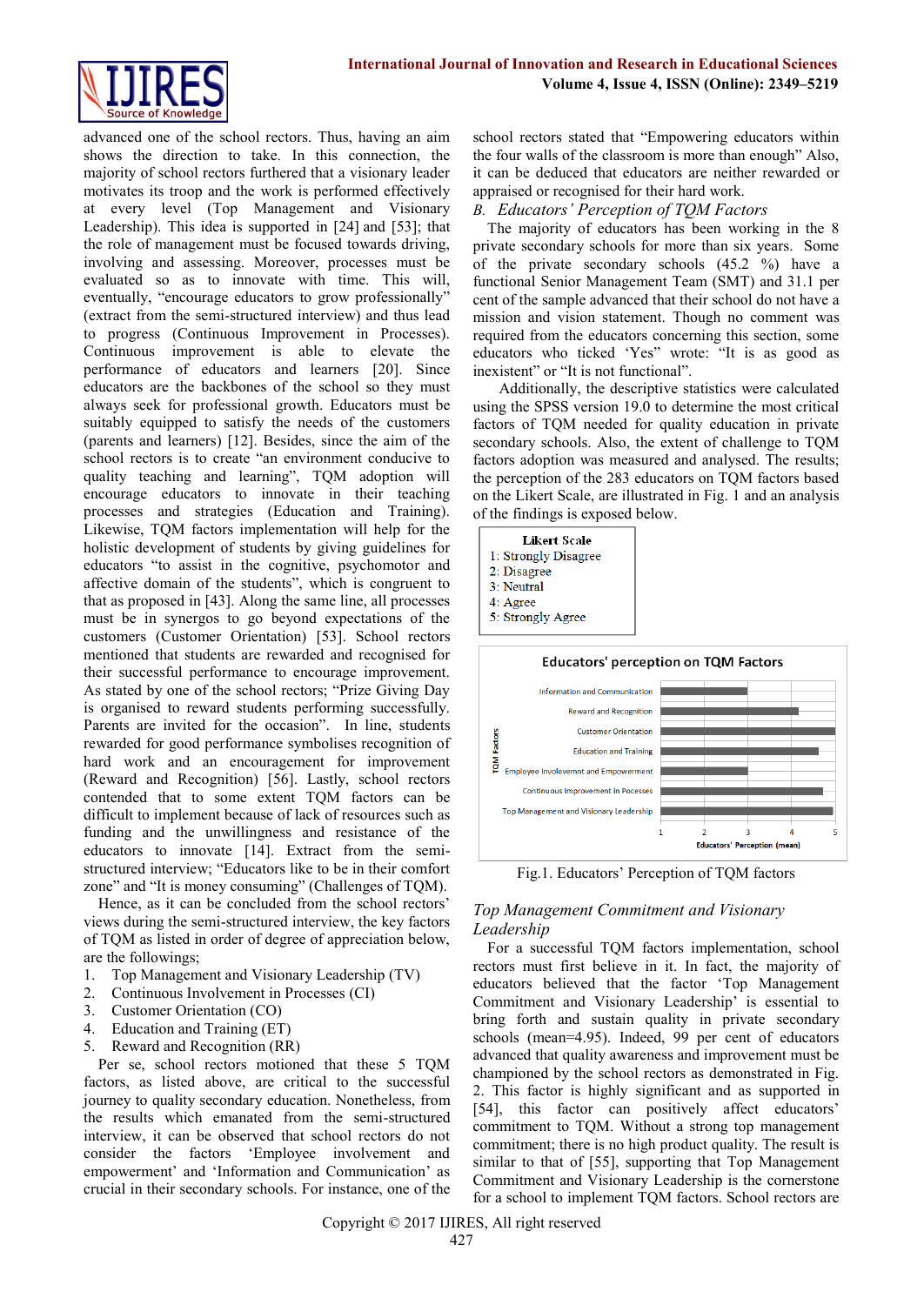

responsible to take the initiative for TQM implementation and should be involved in the application of quality so as to reach excellence.



Fig. 2. Educators' perception: Rectors should champion quality awareness and improvement

# *Continuous Improvement in Processes*

Educators have little divergence on the factor 'Continuous Improvement in Processes'. They argued that innovation and improvement must be encouraged (mean=4.78) as shown in Fig. 1, and that they are willing to engage in continuous change and transformation in school processes (mean=4.67, 93.4 %) as shown in Fig. 3. The result shows that the educators agree that this factor is needed for quality education. Indeed, private secondary schools should encourage innovation, and should insist upon incremental improvements, especially after the innovation. In order to achieve better quality of students' performance and school processes, the key processes must be identified and improved continuously. This analysis is congruent to that as in [24].



Fig. 3. Educators'perception: Willingness of educators to engage in continuous change and transformation in school processes

#### *Employee Involvement and Empowerment*

The mean 3.00, as demonstrated in Fig. 1, for the factor 'Employee Involvement and Empowerment' reflects that educators have a wide spread of divergence in perception; some educators agree, other disagree while some are neutral. In fact, no formal processes are used to find out educators' opinions and views on school processes. Besides, according to educators, the school management neither empowers them nor encourages innovation. It is to be pointed out that the lack of educators' involvement, empowerment and encouragement impedes on the quality

of education. However, educators highlighted that teamwork is a common practice in their schools and that it has a significant impact on the quality of education. Indeed, working in a team or group is generally more effective than working individually.

# *Education and Training*

The majority of educators' perception converges in the same direction (mean=4.62 as illustrated in Fig. 1); they agree that the construct 'Education and Training' is necessary for quality education. In order to encourage and sustain quality education in Private secondary schools, educators argued that they should be regularly provided quality awareness education. As demonstrated in Fig. 4, educators claimed that training is an effective means for enhancing their skills and abilities (mean=4.53, 90.6 %).



Fig. 4. Educators' Perception: training is an effective means of enhancing their skills and abilities

Hence, results demonstrated that the factor 'Education and Training' is of significant importance for quality education. The result is supported in [12], claiming that educating and training of employees, help them to increase knowledge and enable them to gain skills to improve the quality and thus solve problems efficiently.

#### *Customer Orientation*

The results of the mean score (5.00) reflected that educators believed that students are the main customers of the education system. Their aim is, therefore, to satisfy the needs of the students and to ensure their holistic development. Indeed, a successful organisation recognizes the need to put the customer first in every decision made [54]. Hence, to satisfy the needs and surpass the expectations of students, private secondary schools must ensure that appropriate services are delivered effectively. According to educators, 'Customer Orientation' is the most essential factor as demonstrated in Fig. 1. Same was proposed in [24] highlighting the importance to focus on the needs of customers (students) to achieve high customer satisfaction.

#### *Reward and Recognition*

Since the private secondary schools are studentoriented, educators, as shown in Fig. 1, advanced that students have to be rewarded for their hard work (mean=4.16) [36]. Nevertheless, findings also revealed, as displayed in Fig. 5, that educators are neither given recognition nor rewarded for duty performed (79 %). Indeed, rewards and appreciation can satisfy educators and will assist them in their commitment towards the school. The evidences advanced for both students and educators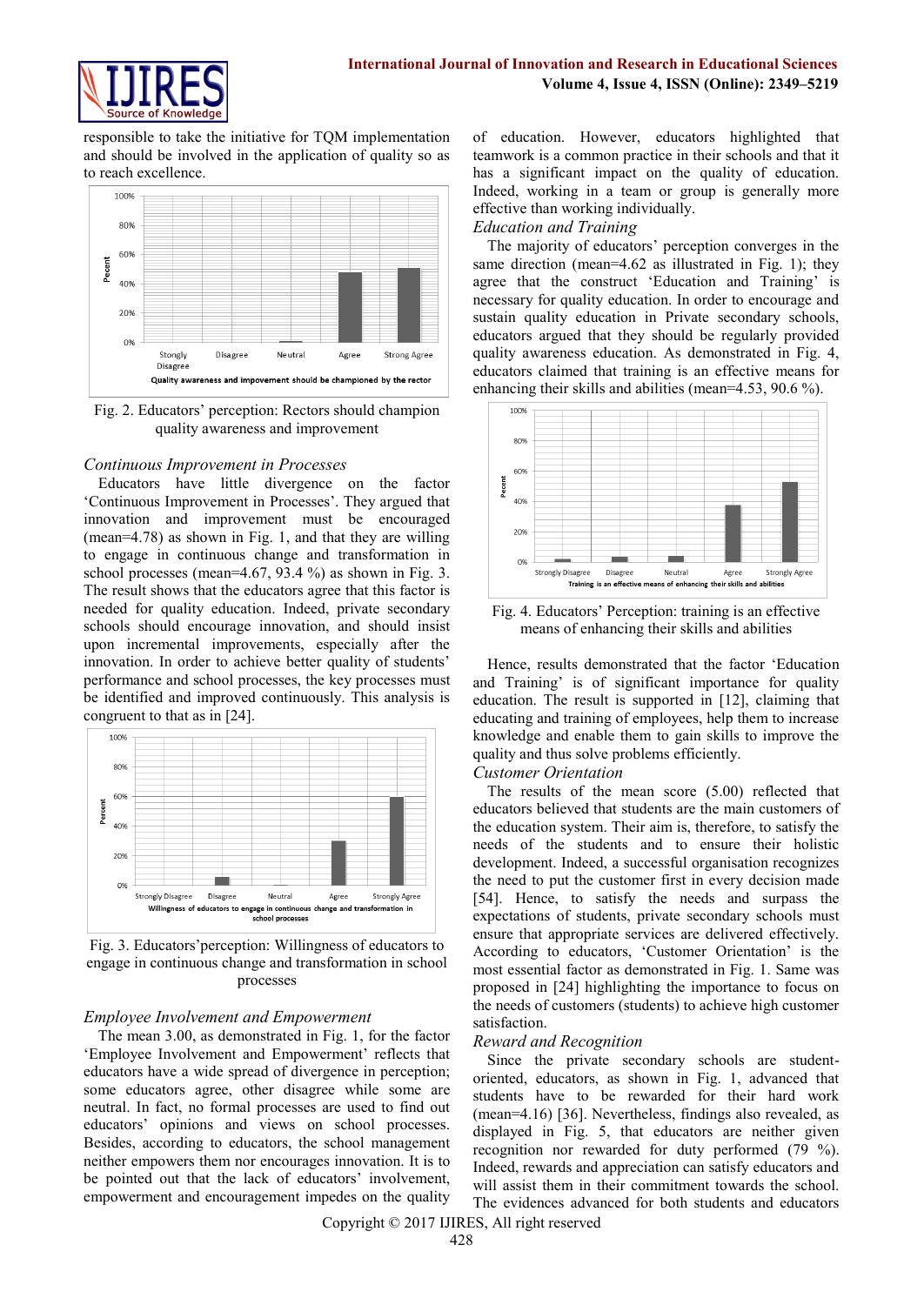

follow the literature as proposed in [56]. From this research, it can be deduced that recognition is given to students rather than to educators, thus bringing new insights to the study.



Fig. 5. Educators' Perception: Teachers are given recognition and rewarded for duty performed

#### *Information and Communication*

As shown in Fig. 1, findings revealed that the mean for the factor 'Information and Communication' is 2.98. Educators pointed out there is no interaction among all stakeholders. There is poor inter-organisational communication in their school and no clarity of goals in management's initiatives. Eventually, the lack of these impedes considerably on the quality of education. Weak internal communication within departments causes lack of coordination between departments thus, leading to major barrier to TQM implementation [57]. Indeed, when educators are unaware of quality measures or the vision of the school, they will not work towards the same aim as the management.

#### *Challenges of TQM adoption*

Based on the results from the questionnaires, educators advanced that they are not resistant to change (mean= 4.87) but identified that instead the "lack of adequate information on quality" (mean=3.77) and the "lack of management commitment" (mean=3.63), are challenges to TQM adoption. TQM adoption also faces challenges such as the lack of resources in terms of funding (mean=4.00) as stated in [58]. Low understanding of TQM by educators may trigger resistance to change; a roadblock to TQM implementation [59]. TQM implementation is complex, difficult and lengthy; which involves huge efforts from private secondary schools.

Hence, as it can be deduced from the educators' perception, the key factors of TQM as listed in order of degree of appreciation below, are the followings;

- 1. Customer Orientation
- 2. Top Management and Visionary Leadership
- 3. Continuous Improvement in Processes
- 4. Education and Training
- 5. Reward and Recognition

As such, educators motioned that these 5 TQM factors, as listed above, are essential for providing quality secondary education to Mauritian students. Nevertheless, it can also be observed that educators are quite neutral concerning the factors 'Employee involvement and empowerment' and 'Information and Communication'.

The study revealed that, though school rectors and educators have different degrees of appreciating the adoption of TQM factors, both have converging views. The results from both the semi-structured interview and the questionnaire were compared after analysis of each. When comparing the analysis of the data collected, it was observed that both school rectors and educators agreed that the adoption of the following TQM factors are crucial in Private Secondary schools as demonstrated in Table 4.

It was hence observed that both school rectors and educators do not consider the factors "Employee Involvement and Empowerment" and "Information and Communication" as vital for maintaining and providing quality education. As such, communicating their vision for progress or involving and allowing educators to take decisions are not encouraged among school rectors. The results substantiate that as contended in [20] that TQM factors can successfully be linked to and improve educational processes but without communication at every level of an organisation and not empowering the employees, will eventually impede on the implementation of TQM factors. This was confirmed by the educators; they affirmed that they were neither involved in decision making nor empowered, and that there is no two-way communication between the management and the educators.

Table 4: key TQM factors for School rectors and educators

| Order          | <b>School Rectors</b>         | <b>Educators</b>              |
|----------------|-------------------------------|-------------------------------|
|                | Top Management and            | <b>Customer Orientation</b>   |
|                | Visionary Leadership          |                               |
| $\mathfrak{D}$ | Continuous Improvement        | Top Management and            |
|                | in Processes                  | Visionary Leadership          |
| $\mathcal{R}$  | <b>Customer Orientation</b>   | Continuous Improvement in     |
|                |                               | Processes                     |
|                | <b>Education and Training</b> | <b>Education and Training</b> |
|                | Reward and Recognition        | Reward and Recognition        |

Nonetheless, during the interview, concerning the factor Customer Orientation, school rectors furthered the concept of parents as being customers as well. This concept was not considered by the researchers while conducting the study but it gives food for thought.

# **V. CONCLUSION**

Quality is fundamental in education. TQM is a necessary element which has a direct influence on the human improvement along with other related processes. It can lead to high commitment and spirit in the learning organisation<sup>[18]</sup>. Indeed, it is seen as the panacea of the ills of the education system world-wide. Consequently, the purpose of the study was to explore private secondary school rectors' views and empirically investigate their educators' perception on the adoption of TQM factors in private secondary schools in Mauritius so as to devise an appropriate quality framework for private secondary schools to adopt so as to be on the same footing as state secondary schools in terms of quality. Both school rectors and educators advanced that (1) Top Management and Visionary Leadership, (2) Continuous Improvement in Processes, (3) Education and Training, (4) Reward and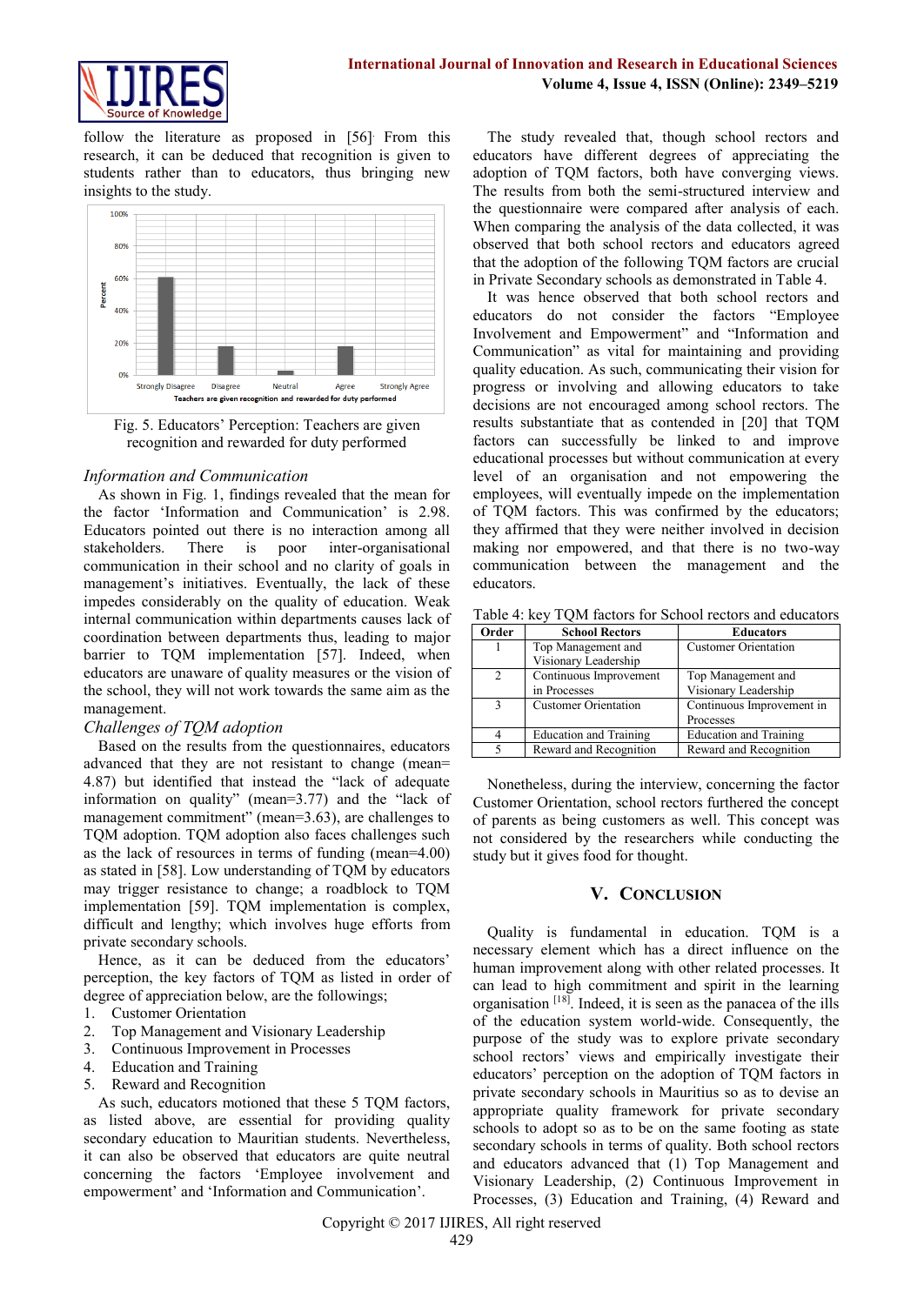

Recognition, and (5) Customer Orientation are the most critical TQM factors needed in private secondary schools. It can be concluded that this research empirically demonstrated that both school rectors and educators agreed that the adoption of those TQM factors is a landmark for achieving quality secondary education and thus, are ready to adopt quality measures to leverage the educational opportunities across Mauritius. Hence, the proposed quality framework can help to bring forth quality education. Nevertheless, the findings of the study are limited to 8 private secondary schools in Mauritius, and therefore not generalisable. Still, this study contributes to the Private Secondary School quality management debate in Mauritius. In addition, it supports and simulates further research on TQM adoption in Private Secondary Schools.

# **VI. RECOMMENDATIONS**

The findings which emanated from the study provided a platform for school rectors and educators to strengthen the areas where the required level of quality is weak. It was observed that the two main factors, which were not taken into consideration in the private secondary schools selected for the study were; "Employee Empowerment and Involvement", and "Information and Communication". Consequently, it can be deduced that not empowering educators will eventually lead to unmotivated and alienated educators. Additionally, it can be seen that there is poor inter-organisational communication in the 8 Private secondary schools. This is so because the management takes all decisions. Therefore, change has to start from the top of the pyramid. Indeed, if Private Secondary schools adopt the TQM factors, considerable improvement will be observed, in particular, in terms of customer satisfaction (students, parents and educators).

It is thus recommended that a replication of this study using larger sample sizes and greater geographical diversity would be obviously valuable in re-examining the validity and reliability of the findings. As a matter of fact, this study can be a stepping stone for the implementation of TQM factors as it opens an area for further investigation on TQM implementation in Private Secondary schools in Mauritius. Since the implementation of TQM usually takes three to five years to permeate through the organization and fully takes effect, a set of longitudinal studies would be very helpful in studying the time dimension of TQM implementation. Furthermore, future studies should also be conducted from the students' perception as students are the customers and they are the direct results of the quality of education. It is also recommended to organise symposiums at national level to bring awareness of the importance of providing quality education to students among educators of Private Secondary schools so that the private secondary education system can become dynamic and vibrant. Indeed, privately managed secondary schools should adopt TQM factors as it can change the education system to render better and quality performance.

#### **ACKNOWLEDGMENT**

We would like to show our gratitude to the all the school rectors and educators for their willingness to participate in this research and for sharing their pearls of wisdom with us during the course of this research.

#### **REFERENCES**

- [1] F. T. Bua and J. N. Ada, "Impact of total quality management on secondary education for natural transformation: The case of Benue North", West Senatorial District of Benue State.Nigeria Journal of Education and Practice, 4 (20), 2013, pp 36–42
- [2] A. Chauhan and P. Sharma, "Teacher Education and Total Quality Management (TQM)", The International Journal of Indian Psychology | ISSN 2348-5396 Volume 2, Issue 2, Paper ID: B00330V2I22015, 2015
- [3] G. B. Jidamva, "Understanding and Improving Quality of Secondary School Education. Conceptions among Teachers in Tanzania", Abo Akademi University, 2012
- [4] N. A. S. King, "Investigation of Factors Hindering Quality Education in Secondary Schools in Mbeya, Tanzania", International Journal of Learning & Development ISSN 2164- 4063 2013, Vol. 3, No. 6, 2013
- [5] G.I. Lingham, "Preparing teachers for rural schools: An empirical evidence from a Fiji case", Greener Journal of Educational Research,  $2(2)$ ,  $1 - 12$ ,  $2012$ .
- [6] M. Shadreck, "Quality Rural Secondary School Education in Zimbabwe: Challenges and Remedies", Journal of Emerging Trends in Educational Research and Policy Studies (JETERAPS) 3(5): 768-774, 2012
- [7] I. A. Wani and H.K. Mehraj, "Total Quality Management in Education: An Analysis", International Journal of Humanities and Social Science Invention, Volume 3 Issue 6, 2014, PP.71-78.
- [8] L.K. Ejionueme and A.O. Oyoyo, "Application of Total Quality Management (TQM) in Secondary School Administration in Umuahia Education Zone", Journal of Education and Practice, Vol.6, No.27, 2015
- [9] N. Saberi and A. R. Romle, "The Implementation of Tqm with Service Quality From Students Perspective in Malaysian Public University", Australian Journal of Basic and Applied Sciences, 2015, Pages: 50-56.
- [10] R.O. Oduwaiye, A. O. Sofoluwe and D.J. Kayode, "Total Quality Management and Students' Academic Performance In Ilorin Metropolis Secondary Schools", Nigeria, Asian Journal of Management Sciences and Education, Vol. 1. No. 1, 2012
- [11] H. M. Pour and K. Yeshodhara, "Total Quality Management in Education: Perception of secondary school teachers", E-Journal of all India association for educational research, Vol. 21, No. 1, 2009
- [12] N. Zakuan, S. Muniandy, M. Z. M. Saman, M. S. Ariff, S. Sulaiman, and R. A. Jalil, "Critical Success Factors of Total Quality Management Implementation In Higher Education Institution: A Review", International Journal of Academic Research in Business and Social Sciences, Vol. 2, No. 12, ISSN: 2222-6990, 2012
- [13] Z. L. Altahayneh, Implementation of Total Quality Management in Colleges of Physical Education in Jordan, International Journal of Business and Social Science Vol. 5 No. 3, 2014
- [14] P. Mishra and A. Pandey, "Barriers in implementing total quality management in Higher Education", Journal of Education & Research for Sustainable Development, Volume-1, Online Issue-1, 2013
- [15] I. A. Wani, "Perception of Secondary School Teachers Towards Total Quality Management In Education", International Journal of Humanities and Social Science Invention, ISSN (Online): 2319 – 7722, ISSN (Print): 2319 – 7714, Volume 3 Issue 6, 2014, PP.65-70.
- [16] S. Aina and O. Kayode, "Application of Total Quality Management in the Classroom", British Journal of Arts and Social Sciences ISSN: 2046-9578, Vol.11 No.I, 2012
- [17] S. Batra, A. Shankar, and A. Kumar, "Total Quality Management in Secondary Education: Perception of Teacher in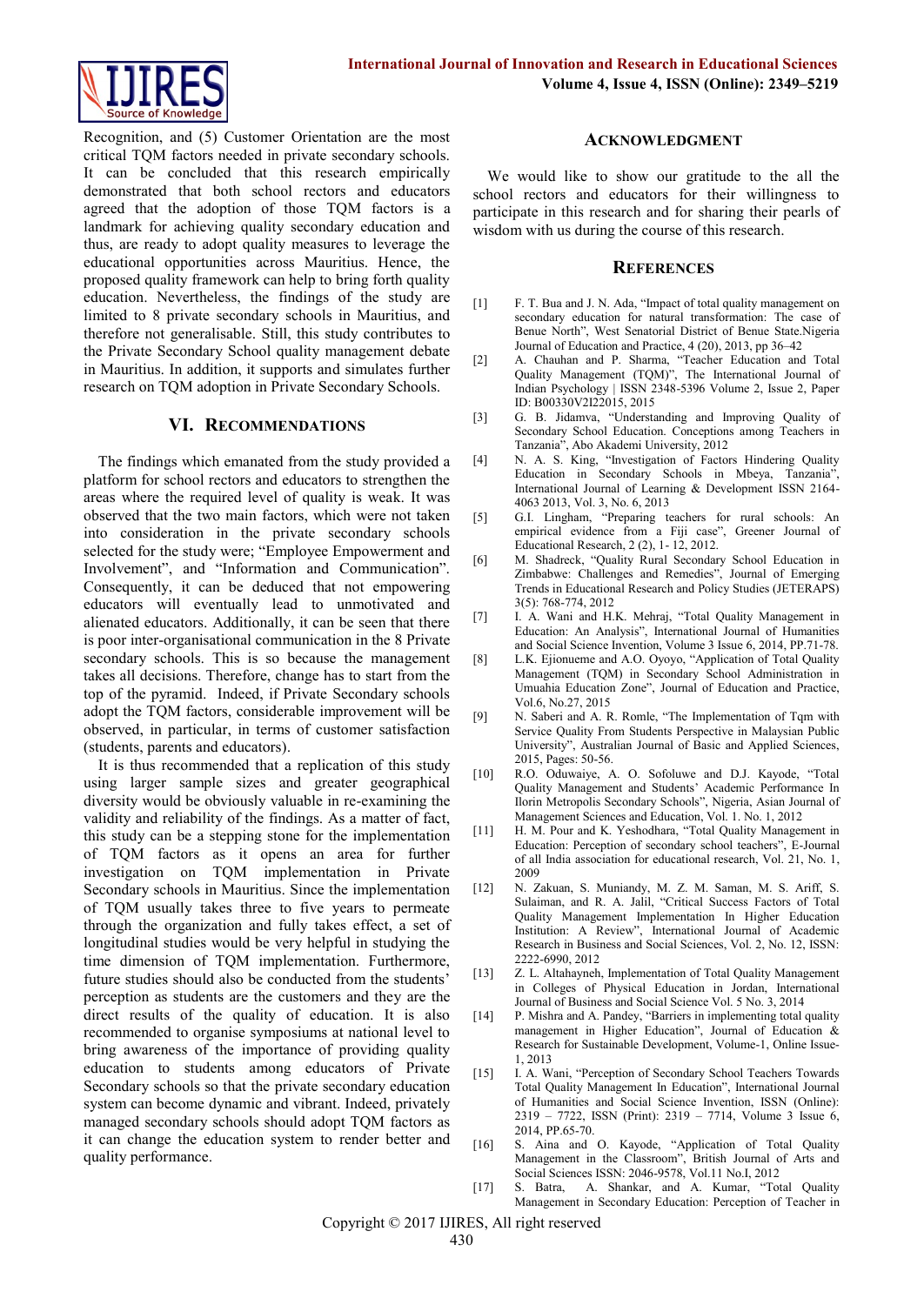

Meerut Region", The International Journal's Research Journal Of Economics and Business Studies, Vol. 01, No. 12, School Administration in Umuahia Education Zone", Journal of Education and Practice, Vol.6, No.27, 2012

- [18] A. Farkhondehzadeh, M. R. R. Karim, M., Azizi, J. Roshanfekr, F. L. , Hatami, "Total Quality Management (TQM) in Iranian primary schools teachers", European Online Journal of Natural and Social Sciences, ISSN 1805-3602, Vol.2, No.3 (s), 2013, pp. 634-640.
- [19] M. A. Nadi, N. Saeedian, and Z. B. G. Abadi, "The Relationship between Teachers' Perception of Management Skills with dimensions of Total Quality Management", International Journal of Accounting Research Vol. 1, No.3, 2013
- [20] S. S. Zubair, "Total Quality Management in Public Sector Higher Education Institutions", Journal of Business & Economics, Vol.5 No., 2013, pp. 24-55
- [21] A. Haque, A. Sarwar, and F. Yasmin, "Teachers' Perception towards Total Quality Management Practices in Malaysian Higher Learning Institutions", Scientific Research, Vol.4, No.9, 35-40, 2013
- [22] A. Shahin and R. Dabestani, "A feasibility study of the implementation of total quality management based on soft factor", Journal of Industrial Engineering and Management, 4(2): 258-280 – Online ISSN: 2013-0953, 2011
- [23] M. Pourrajab, R. Basri, S. M. Daud, and S. Asimiran , "The resistance to change in implementation of total quality management (TQM) in Iranian schools", The TQM Journal, Vol. 27 Iss 5, 2015, pp. 532 – 543
- [24] G. Jamali, M. Ebrahimi and M. L. Abbaszadeh,"TQM Implementation: An Investigation of Critical Success Factors", International Conference on Education and Management Technology, 2010
- [25] H. H. Taşar and M. Çelik, "Examination of Implementation Level of the Total Quality Management Principles by the Principals and Teachers Functioning at Elementary Schools: The Case of Adiyaman Province", Asian Social Science Vol. 7, No. 9, 2011
- [26] W. E. Deming, "Quality, Productivity, and Competitive Position", Cambridge, MA: Center for Advanced Engineering Study, MIT, 1982
- [27] P.B. Crosby, "Quality Is Free", New York: McGraw-Hill, 1979
- [28] K. Hashmi, "Introduction and Implementation of Total Quality Management", iSixSigma, 2010
- [29] O. Ibrahim, "Total Quality management (TQM) and Continuous Improvement as Addressed by Researchers", International Journal of Scientific and Research Publications, Volume 3, Issue 10, 2013
- [30] J.M. Juran, "Juran on Planning for Quality", New York: The Free Press, 1988
- [31] S. M. Irfan, D. M. Hung Kee, R. W. Qureshi, and R., Hussain, "Identification of Critical Success Factors of TQM in Health Care Sector of Pakistan using Pareto Analysis Approach", Sci.int.(Lahore),26(5),2603-2616, ISSN 1013-5316; CODEN: SINTE 8, 2014
- [32] V. C. Arumugam, R. Mojtahedzadeh and C. A. Malarvizhi, "Critical Success Factors of Total Quality Management and their impact on Performance of Iranian Automotive Industry, International Conference on Innovation, Management and Service", IPEDR vol.14, IACSIT Press, Singapore, 2011
- [33] A. Keramati and M. A. Azadeh, Exploring the Effects of Top Management's Commitment on Knowledge Management Success in Academic: A Case Study. Proceedings of World Academy of Science, Engineering and Technology, Vienna, Austria, May 2007, 292-297
- [34] V. Singla, D. Mittal and A. Goyal, "Comparison of TQM success factors in Northern Indian manufacturing and service industries: A survey", International Journal of Engineering Science and Technology, Vol. 3, No. 2, 2011, pp. 1368-1377
- [35] S. Levitt, J. List, S. Neckermann and S. Sadoff, "The Behavioralist Goes to School: Leveraging Behavioral Economics to Improve Educational Performance," NBER Working Paper 18165, 2012
- [36] S. H. Sabet, Z. S. Saleki, B. Roumi, A. Dezfoulian, "A Study on Total Quality Management in Higher Education Industry in Malaysia", International Journal of Business and Social Science Vol. 3 No. 17, 2012
- [37] N. Gherbal, A. Shibani, M. Saidani and A. Sagoo, "Critical Success Factors of Implementing Total Quality Management in Libyan Organisations", Proceedings of the 2012 International Conference on Industrial Engineering and Operations Management Istanbul, Turkey, 2012
- [38] H. Pratasavitskaya and B. Stensaker, "Quality Management in Higher Education: towards a better understanding of an emerging field", Quality in Higher Education, 16(1), 37-50, 2010
- [39] J. C. Ah-Teck and K. Starr, "Total Quality Management in Mauritian education and principals' decision-making for school improvement: "Driven" or "informed" by data?", Journal of educational administration, vol. 52, no. 6, 2014, pp. 833-849
- [40] N. A. Ali and M. Zairi, "Service Quality in Higher Education", Bradford University School of Management, Bradford, 2005
- [41] A. M. Blankstein, Failure is not an option. Thousand Oaks, CA: Corwin Press, 2004
- [42] A. G. Picciano, Data-Driven Decision Making for Effective School Leadership. Upper Saddle River, NJ: Person, 2006
- [43] J. A. Ater, "Challenges Facing The Implementation of Total Quality Management Practices In Public Secondary Schools In Kenya", 2011
- [44] M. M. Arshida and S. O. Agil, Critical Success Factors for Total Quality Management Implementation Within the Libyan Iron and Steel Company. Tun Abdul Razak University, Graduate School of Business, 2012
- [45] D. Cohen, "Qualitative Research Guidelines Project: Semistructured interviews". New Jersey: Robert Wood Johnson Foundation, 2006
- [46] P. Ramseook-Munhurrun and P.Nundlall, "Service quality measurement for secondary school setting", Quality Assurance in Education, Vol. 21 Issue: 4, 2013, pp.387-401
- [47] C. J. Chimi and D. L. Russell, "The Likert Scale:A Proposal for Improvement Using Quasi-Continuous Variables", Proc ISECON, v26 (Washington DC): §4333 (refereed), EDSIG, 2009
- [48] I. Salaheldin, S. Fathi and M. S. Shawaheen, "Critical Success Factors for Total Quality Management implementation in Jordanian Healthcare Sector", European Scientific Journal, vol.11, No.13 ISSN: 1857 – 7881, 2015
- [49] S. B. Merriam and Associates, "Qualitative Research In Practice: Examples for discussion and analysis". San Francisco, CA: Jossey-Bass, 2002
- [50] J. Cohen, K. Saito and D. Entekhabi, "The role of the Siberian high in Northern Hemisphere climate variability", Geophys. Res. Let., 28, 299 – 302, 2001
- [51] A. R. J. Briggs and M. Coleman, 'Introduction', in Briggs, A. R. J. & Coleman, M. (eds.) Research Methods in Educational Leadership and Management. London: SAGE Publications Ltd, 2007
- [52] S.A. Jamaa, The effectiveness of applying total quality management in Public Senior High School Kasihan 1 Bantul, Yogyakarta Indonesia. Journal of Education, 3 (1), 25-35, 2010
- [53] S.E. Jørgensen and S.N. Nielsen, The properties of the ecological hierarchy andtheir application as ecological indicators. Ecol. Indic. 28, 48–53, 2013
- [54] F. Ferdousi and S. Shabnam, Practices of TQM in the Garment Sector of Bangladesh-An Empirical Investigation, Center for Research and Training, 2013
- [55] M.S. Abolarin, A.A. Abdullahi, O. Adedipe and T.S. Abdulrahman, "Impact of Top Management Commitment on Implementation of Total Quality Management in an Organization", Pacific Journal of Science and Technology, 14(2):263-267, 2013
- [56] A. Gul, S. A. S. Jafery, J. Rafiq and H. Naeem, "Improving Employees Performance Through Total Quality Management", International Journal of Economics and Management Sciences, Vol. 1, No. 8, 2012, pp. 19-24.
- [57] F. Talib, Z. Rahman and M. N. Qureshi, "Analysis of interaction among the barriers to total quality management implementation using interpretive structural modelling approach", An International Journal, Vol. 18 No. 4, 2011, pp. 563-587, Emerald Group Publishing Limited.
- [58] K. S. Bhat and J. Rajashekhar, "An empirical study of barriers to TQM implementation in Indian industries", The TQM Journal, Vol. 21 Iss: 3, pp.261 – 272Blankstein, A. M., (2004), "Failure Is Not an Option: Six Principles That Guide Student